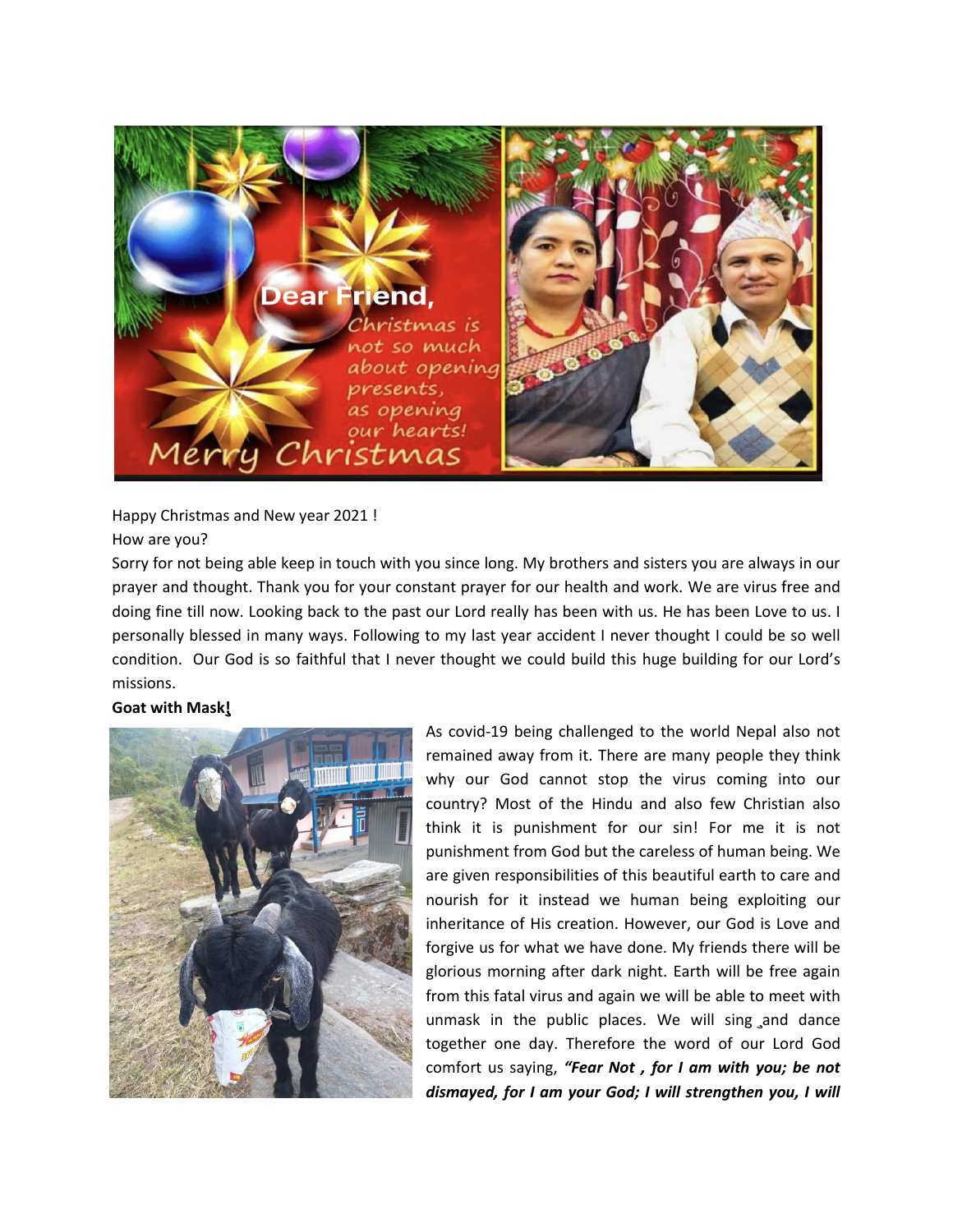### *help , I will uphold you with my righteous right hand"(Isaiah41:10).*

Friend let us not panic for the horrific situation we are facing inn at present.

Nepal also called lockdown since March to August than it slowly return to normal managing social distancing. Colleges and schools are closed down till now. The total infected with the covid-19 in Nepal are 255000 and 245000 are recovered from it, where as 1800 are dead. Slowly people stop fearing it and returning to their normal day to day duties.



#### **What we are doing?**

Most of the Churches in Nepal those who centered in the urban area is still on the zoom service but at the village where there is not internet access are continue joint physical church service. There is safer at the village than in the city. Our Church leaders recently visited to our fellowship at the village to teach and encourage in this pandemic situation. We are glad only few families cut covid-19 and did not remain long; it is gone after visiting them for two weeks!

New Church building project is still under way. We are building it bit by bit. We haven't stopped the work even at the time of lockdown. It is completed outer works of the building. Now we are working on interior of the building eg; Doors and windows, bathrooms, floors and staircases; gate and

fences also need to build the Church compound flooring. There are lots of building jobs yet to be done which are often unseen. Of course, the financial burden is getting more and more due to the worldwide covid situation. We are also put on sale for the property of orphanage home further we need acceptance letter from the government to happen this. If we allow to sale it we can complete the building's interior works and pay back loan. As you know we have developing the better accommodation for the orphanage in the Church building. However we do not have to finish all the building right now. We will do bit by bit but we get ready for the Church hall, Sunday school hall and orphanage accommodation right after the Christmas. We are praying and hopping to present physically to worship God after the Christmas.

We are always very much in-debt of your prayer support to happen this. We never thought we could build this strong building to worship our Lord Jesus. There are majority of Church members those who do not have their own home often living in rented room felt proud of having their own physical Church building!